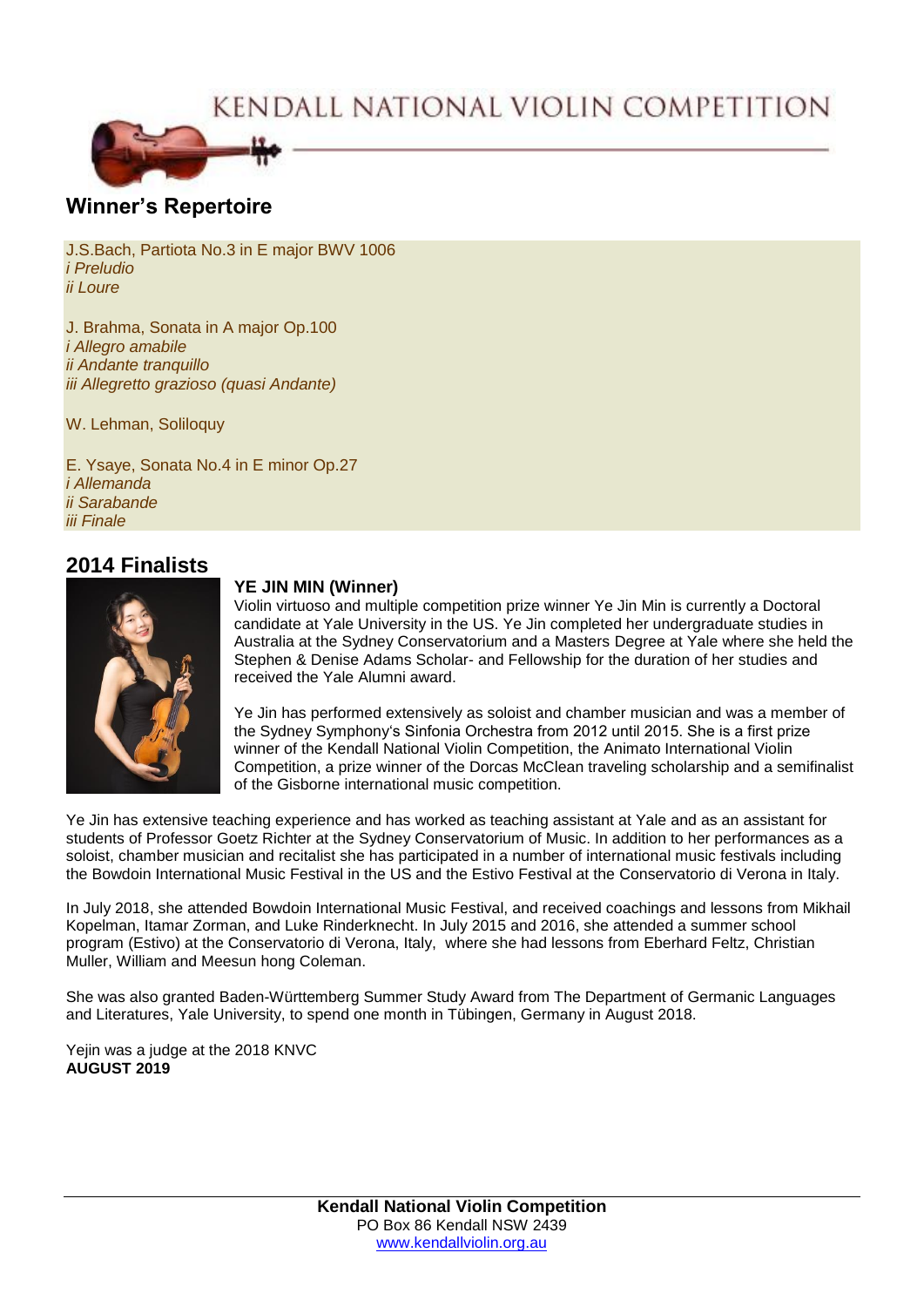

#### **TIFFANY CHENG**

Born in Wollongong,Tiffany started playing the violin at the age of four after being inspired by the TV show "Play School". She began her violin studies with Liana Bonacorsso, Harold Brissenden and Yasuki Nakamura before commencing her tertiary studies at the Sydney Conservatorium of Music with Dr Robin Wilson. In 2014, Tiffany completed a Bachelor of Music (Performance), graduating with First Class Honours. She then moved to Melbourne to study with Sophie Rowell for three years at the Australian National Academy of Music. During the last year of her studies, Tiffany successfully auditioned for her current position with the Melbourne Symphony Orchestra.

Her time at ANAM was most enriching as she became a prize winner at the Australian Concerto and Vocal Competition, as well as the Kendall National Violin Competition. In 2017, Tiffany was awarded the Brett and Paul Dean Prize for the Outstanding Performance of an Australian Work for her performance of Julian Yu's *Passacaglia after Biber* . Tiffany is also a keen chamber musician, having won the 3MBS Audience Choice award with the Edesia Quartet at the ANAM Chamber Music Competition. **AUGUST 2019**



#### **JOSEPHINE CHUNG**

Born in Sydney, Josephine Chung currently studies at the Curtis Institute of Music in Philadelphia, USA under Pamela Frank and Arnold Steinhardt. In 2017, she studied with Dr. Robin Wilson at the Australian National Academy of Music in Melbourne.

She was the recipient of the PJV and MAH Cromack Memorial Scholarship at the Sydney Conservatorium of Music Rising Stars Program, where she began her studies with Dr. Wilson from 2011. Josephine made her solo debut with the Guangxi Provincial Symphony Orchestra in China at age 11.

Josephine was the winner of the prestigious 2016 Dorcas McClean Travelling Scholarship, Australia's richest violin competition, following her recital and performance of the Sibelius

Concerto with the Melbourne Symphony Orchestra. She was a finalist in the ANAM Concerto Competition, performing the Tchaikovsky Concerto with the Tasmanian Symphony Orchestra. In 2015, she was the overall winner of the 2015 Ku-Ring-Gai Philharmonic Orchestra Secondary Schools Concerto Competition. She also appeared as guest soloist performing Waxman's Carmen Fantasy in the Willoughby Symphony Orchestra's Last Night of the Proms concerts under conductor Dr Nicholas Milton. Josephine was a prize-winner in the Open Instrumental Section at the Australian Concerto and Vocal Competition in 2015 and the winner of the 2013 National Youth Concerto Competition.

In 2014 Josephine was selected as a semi-finalist in the Junior Section of the Menuhin International Violin Competition, held in the USA.

Also in 2014, Josephine was a finalist in the Kendall National Violin Competition and was awarded the Richard Pollett Memorial Sonata Prize. She has given regular recital broadcasts on the FineMusic 102.5 Young Virtuosi program in 2013, 2014 and 2015. She has performed in masterclasses with Richard Tognetti, Ilya Konovolov, Olivier Charlier and Pinchas Zukerman.

In 2015 Josephine was selected as Concertmaster for both seasons of the Australian International Symphony Orchestra Institute, as their youngest member, leading works by Bartok, Stravinsky and Wagner and Strauss under conductors Johannes Fritszch and David Danzmayr. Josephine has performed in numerous projects as a member of the ANAM Orchestra, including performing alongside the Australian World Orchestra under Simone Young in 2017. Josephine has also been a member of the Australian Youth Orchestra.

An avid chamber musician, she participated in the 2018 YellowBarn Young Artist Program in Vermont, and has participated in the String Quartet Program as part of the Sounds Thinking Summer School from 2015-2018.

#### **AUGUST 2018**